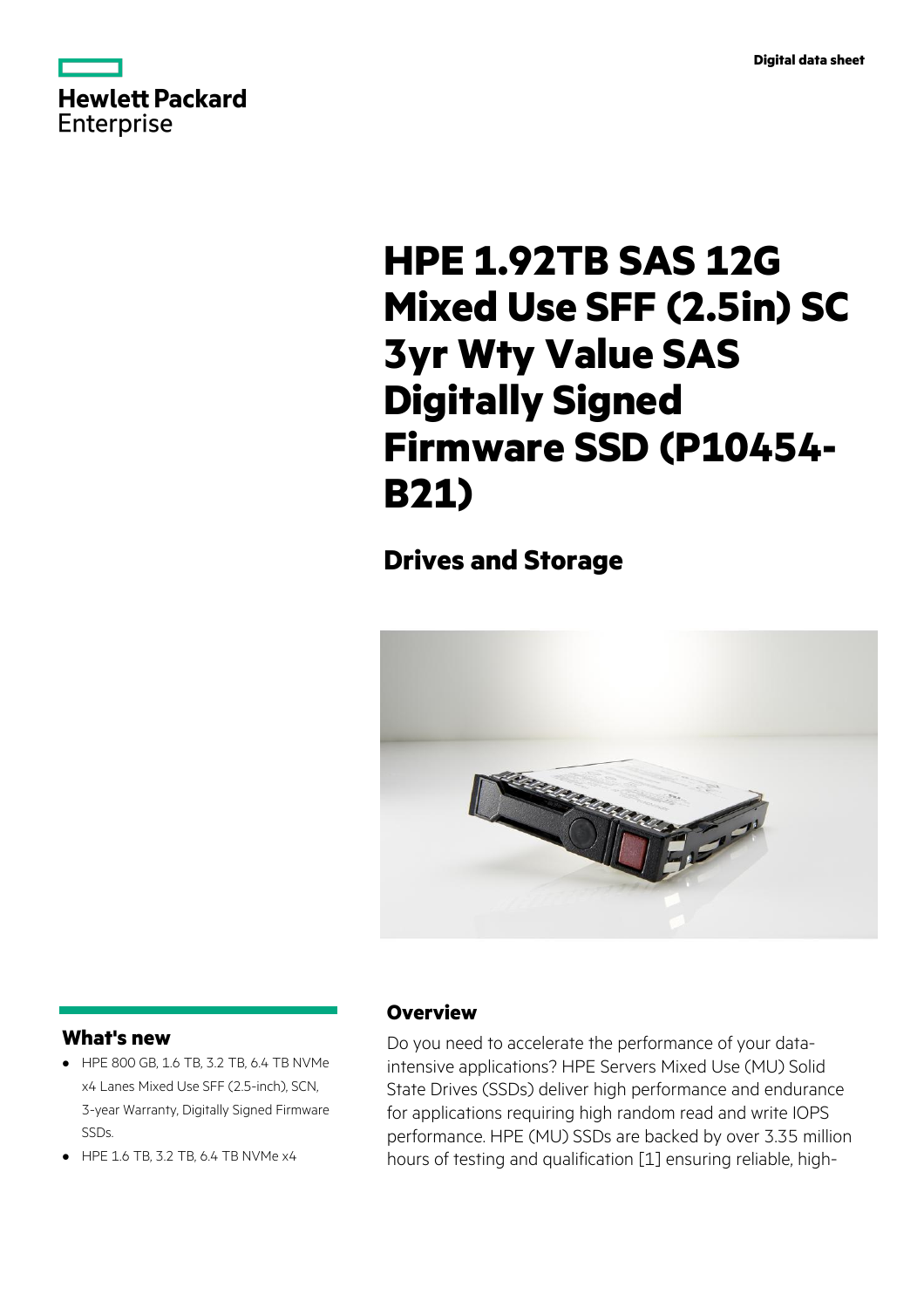#### **Digital data sheet** Page 2

Lanes Mixed Use SFF (2.5-inch), SCN, 3 year Warranty, Digitally Signed Firmware SSDs.

performing drives. HPE Value SAS SSDs offer a significant performance boost over SATA SSDs with roughly twice the IOPS of SATA SSDs, enabling you to improve transactional database workloads with affordable Value SAS SSDs. HPE Digitally Signed Firmware prevents unauthorized access to your data by providing the assurance that firmware comes from a trusted source. Icons on the HPE Smart Carrier take the guesswork out of a drive's status, and a "do not remove" button prevents data loss from human error. You can also monitor the lifespan of your SSD with HPE SmartSSD Wear Gauge, allowing you to determine if any drives are at risk of failure.

#### **Features**

#### **High Performance, Exceptional Reliability, and Efficiency for Faster Business Results**

HPE Solid State Drives are ideal for big data analytics, cloud computing, active archiving, database applications, and data warehousing.

Achieve higher IOPS to enhance the performance of your data center.

Maintain data accuracy with full data-path error detection.

Choose from a broad portfolio of enhanced solutions in a wide variety of capacities.

12 Gb/s SAS, 6 Gb/s SATA, and NVMe.

#### **Offer Twice the IOPS of SATA SSDs, Significantly Improving Workload Performance**

HPE Value SAS Solid State Drives support 12 Gbs, versus SATA SSDs at 6 Gbs.

Optimized for enterprise application workloads, HPE Value SAS SSDs allow you to do more work with fewer servers by improving and consolidating transactional database workloads.

HPE Value SAS SSDs allow you to reduce operating costs for storing, powering and maintaining servers, as well as reducing your data center footprint.

Available in a variety of storage capacities, HPE Value SAS SSDs are the perfect choice for supporting read-intensive and mixed-use applications.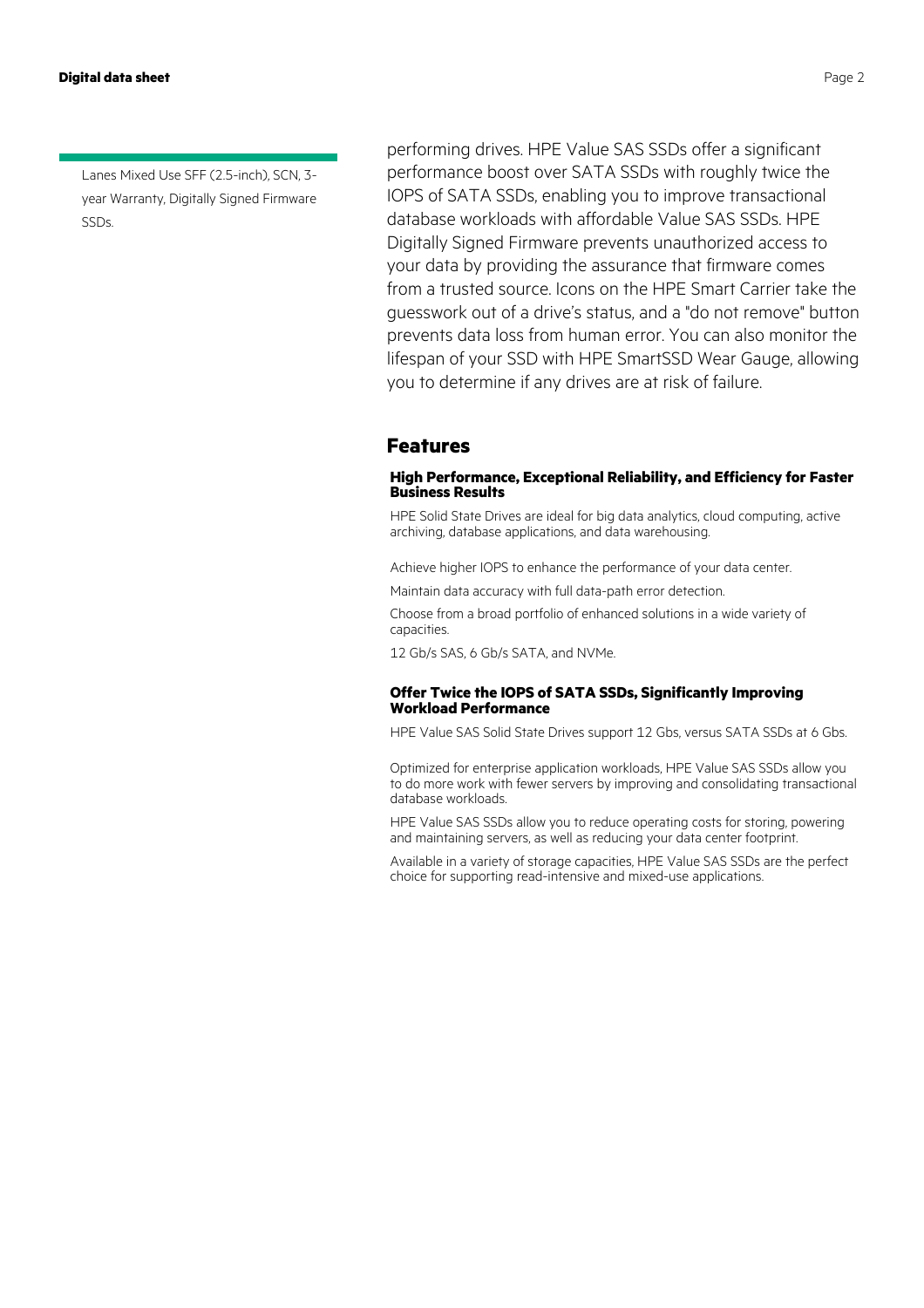### **Technical specifications HPE 1.92TB SAS 12G Mixed Use SFF (2.5in) SC 3yr Wty Value SAS Digitally Signed Firmware SSD**

| <b>Product Number (SKU)</b>                  | P10454-B21                                                                                                                                                                                                                                                      |
|----------------------------------------------|-----------------------------------------------------------------------------------------------------------------------------------------------------------------------------------------------------------------------------------------------------------------|
| <b>Lifetime Writes</b>                       | 5,250                                                                                                                                                                                                                                                           |
| <b>Endurance DWPD (Drive Writes Per Day)</b> | 3                                                                                                                                                                                                                                                               |
| <b>Read IOPS</b>                             | Random Read IOPS (4KiB, Q=16)=98,000 Max Random Read IOPS (4KiB)=155,000@Q32                                                                                                                                                                                    |
| <b>Write IOPS</b>                            | Random Write IOPS (4KiB, Q=16)52,000 Max Random Write IOPS (4KiB)52,000@Q4                                                                                                                                                                                      |
| <b>Power (Watts)</b>                         | 7.26                                                                                                                                                                                                                                                            |
| <b>Plug Type</b>                             | Hot pluggable                                                                                                                                                                                                                                                   |
| <b>Height</b>                                | 15mm                                                                                                                                                                                                                                                            |
| Minimum dimensions (H x W x D)               | 22.23 x 18.41 x 13.97 cm                                                                                                                                                                                                                                        |
| Weight                                       | 0.82 kg                                                                                                                                                                                                                                                         |
| Warranty                                     | 3/0/0 warranty Customer Self Repair (CSR) subject to maximum usage limitations. Maximum usage limit:<br>This is the maximum amount of data that can be written to the drive. Drives that have reached this limit<br>will not be eligible for warranty coverage. |